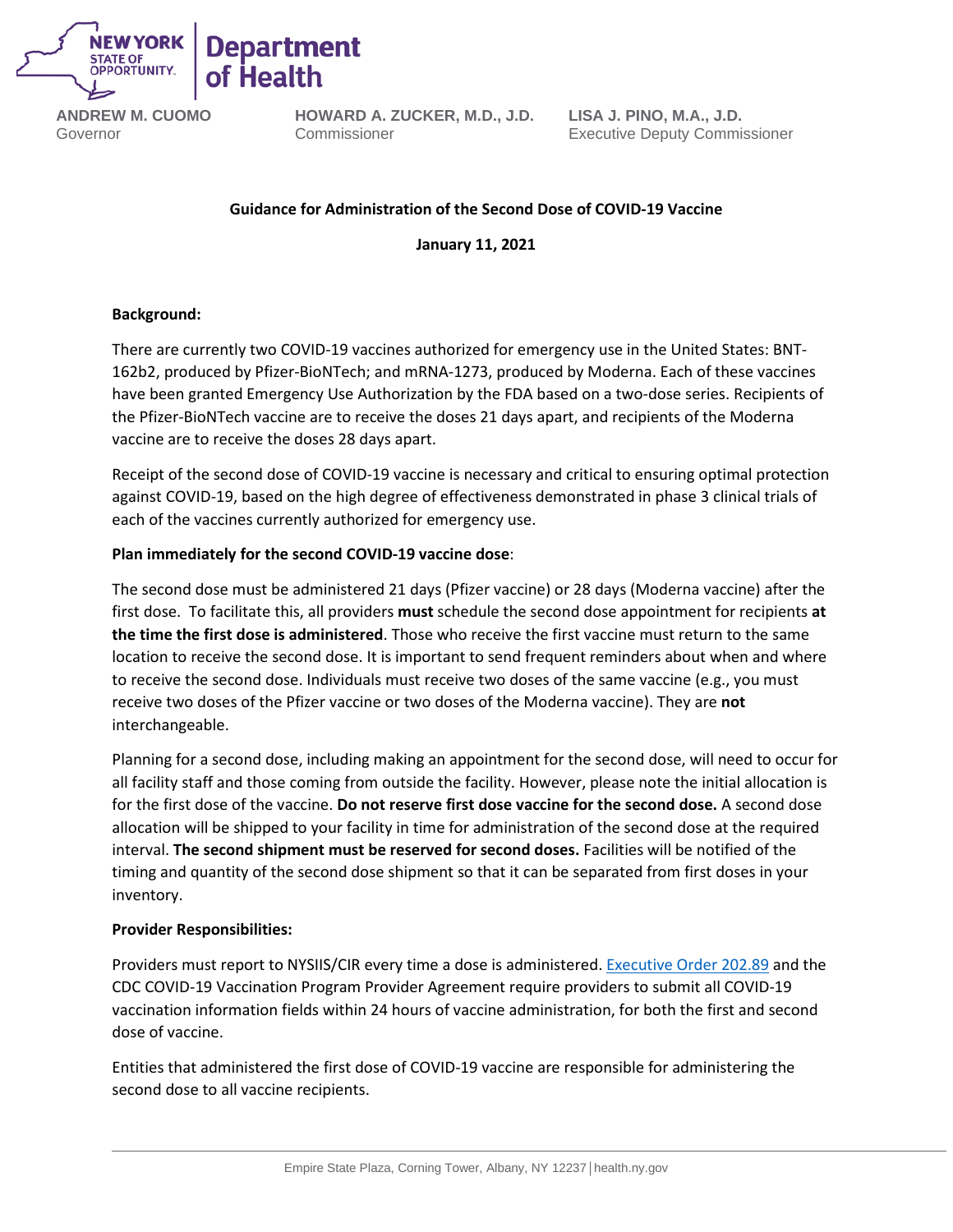## **Managing vaccine inventory:**

It is the responsibility of the administering facility to track and manage inventory for first and second dose administration.

Vaccine designated for the second dose will automatically be allocated and delivered to each site.

Shipments of COVID-19 vaccine are not differentiated into first doses and second doses. NYSDOH will inform providers when an order has been placed for second doses, but the shipment will not be labeled as such. If a provider is receiving a new allocation of first doses combined with second doses for patients previously vaccinated, such doses may all come in one shipment, depending on when the orders were placed.

Providers should consider separating first and second dose inventory, to ensure that first dose from second dose supplies are not inadvertently mixed.

#### **Additional considerations when planning second dose management:**

- Facilities administering vaccine may want to consider specific days or clinic hours for second dose administration.
- Second dose appointments must be made **at the time the first dose is administered,** for a day either 21 days later (Pfizer-BioNTech vaccine) or 28 days later (Moderna vaccine).
- NYSDOH will be sending second dose reminders to all individuals, Providers should send frequent reminders about specific appointment information for the second dose.

# **Other information about second doses of the Pfizer-BioNTech and Moderna COVID-19 vaccines:**

- There is a grace period for receiving the second dose that allows individuals to receive the vaccine if it is inadvertently given up to four days before the second dose administration date recommended by the FDA.
	- o However, it is preferable to plan to administer the second dose as close to the recommended date as possible.
- The second dose may be administered after the 21- or 28-day window for the Pfizer-BioNTech or Moderna vaccine, respectively. Although it is optimal to receive the second dose as close as possible to the correct day, second doses should be administered even if an individual presents to receive their second dose after that time period. The vaccine series does not need to be restarted even if the second dose is administered late.
- **COVID-19 vaccine products are NOT interchangeable**. Persons who received the first dose with one COVID-19 vaccine product must receive the second dose with the same vaccine product. However, if a different vaccine is inadvertently given, the second dose does not need to be repeated.